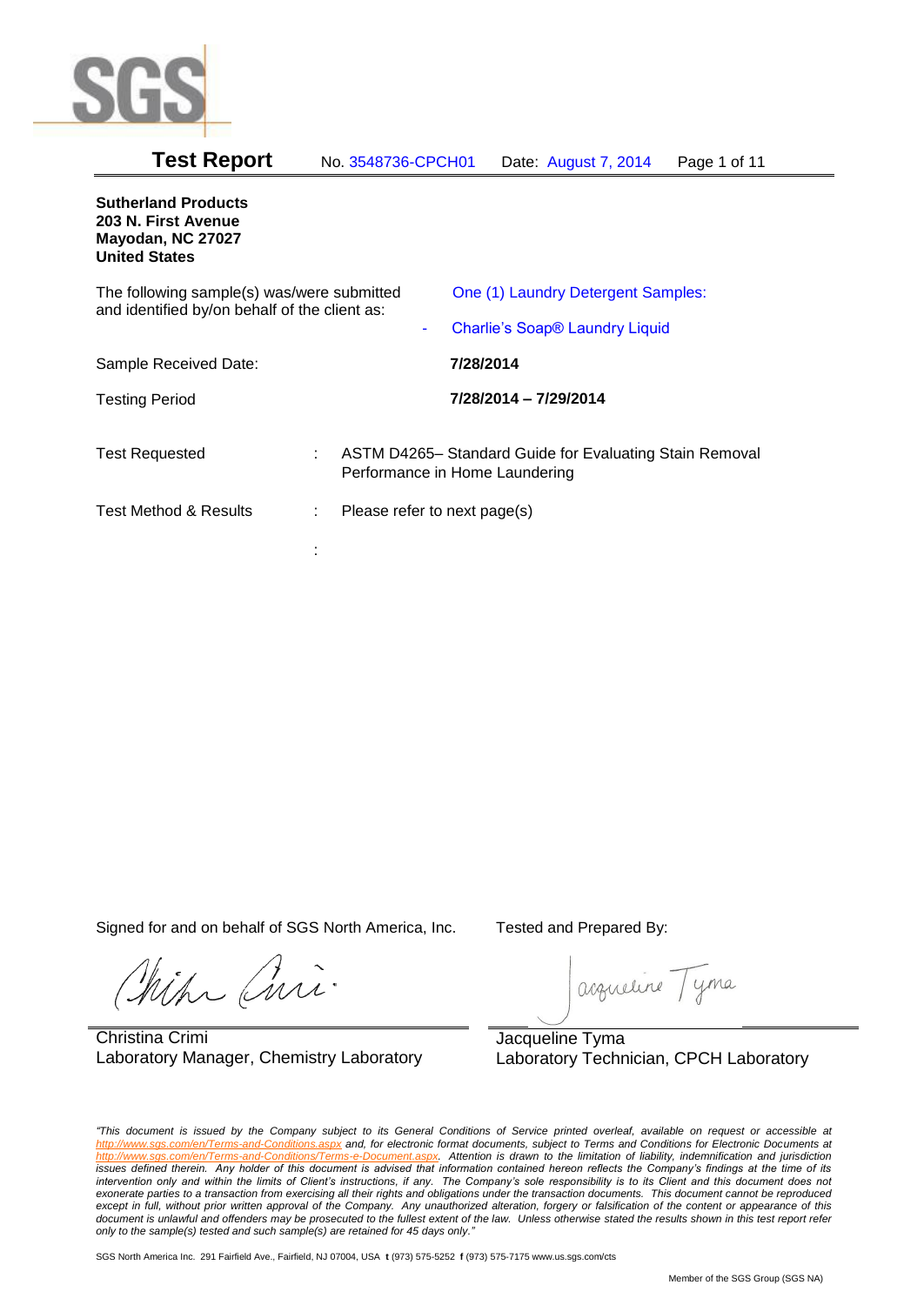

# **Test Report** No. 3548736-CPCH01 Date: August 7, 2014 Page 2 of 11

## **Sample Pictures:**



*<sup>&</sup>quot;This document is issued by the Company subject to its General Conditions of Service printed overleaf, available on request or accessible at http://www.sgs.com/en/Terms-and-Conditions.aspx and, for electronic format documents, subject to Terms and Conditions for Electronic Documents at*  Attention is drawn to the limitation of liability, indemnification and jurisdiction *issues defined therein. Any holder of this document is advised that information contained hereon reflects the Company's findings at the time of its intervention only and within the limits of Client's instructions, if any. The Company's sole responsibility is to its Client and this document does not*  exonerate parties to a transaction from exercising all their rights and obligations under the transaction documents. This document cannot be reproduced except in full, without prior written approval of the Company. Any unauthorized alteration, forgery or falsification of the content or appearance of this document is unlawful and offenders may be prosecuted to the fullest extent of the law. Unless otherwise stated the results shown in this test report refer *only to the sample(s) tested and such sample(s) are retained for 45 days only."*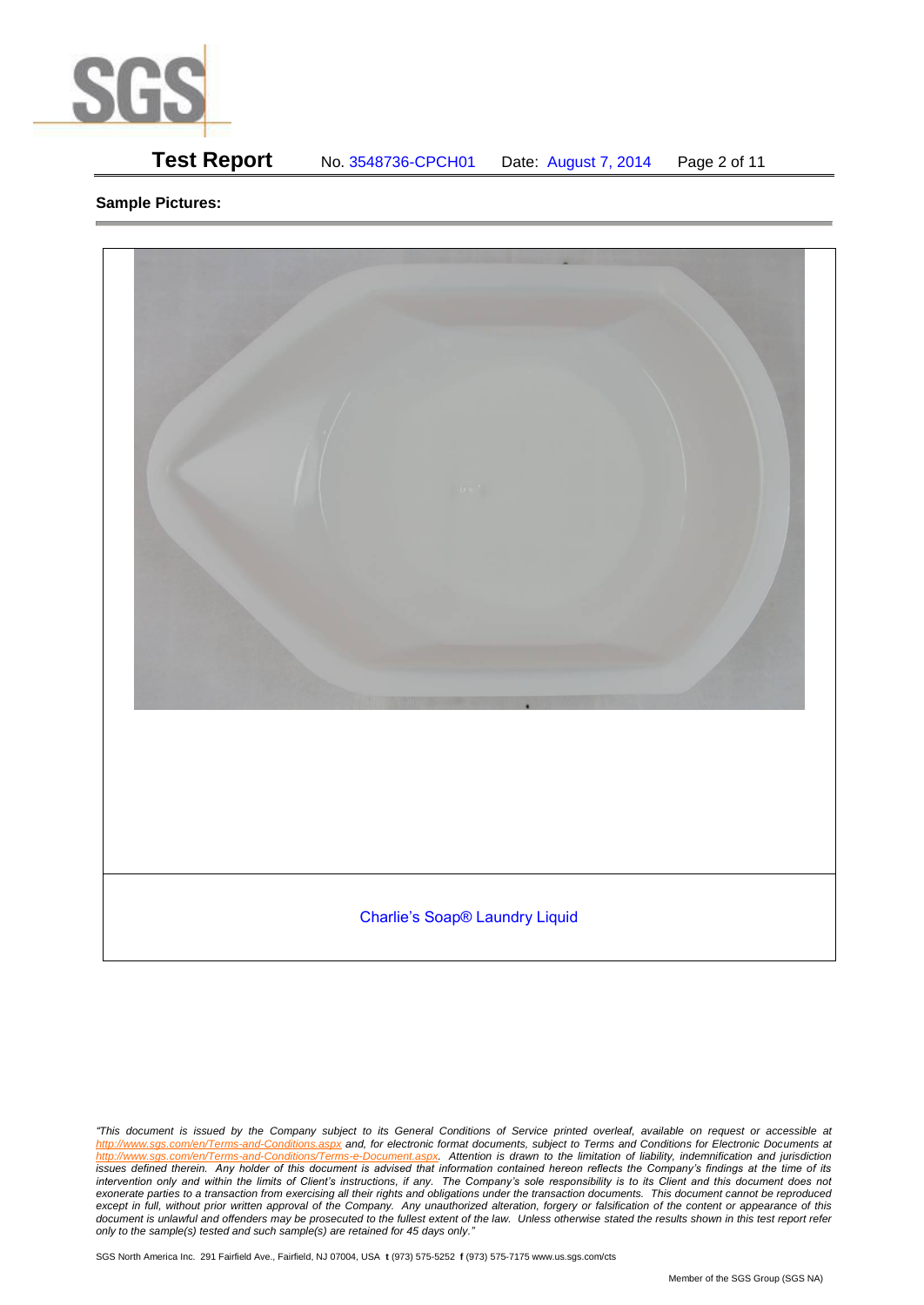

## **Test Report** No. 3548736-CPCH01 Date: August 7, 2014 Page 3 of 11

### **Executive Summary:**

- The test method was performed in accordance with **ASTM D4265– Standard Guide for Evaluating Stain Removal Performance in Home Laundering.**
- Twenty-two, 5cm x 5cm Pre-Stained Swatches on a Polyester/Cotton monitor were used (see stain descriptions on next page) to evaluate the stain removal performance of the submitted liquid laundry detergents.
- Color measurement(s) of the unstained fabric area were taken prior to cleaning using a spectrophotometer, measuring on the L\*a\*b\* color scale.
- The stained monitors (1 per load / detergent) were washed with ballast fabric (100% cotton) to simulate consumer use – a large or "full wash load."
- Color measurement(s) of each stained swatch were then evaluated after each cleaning cycle using a spectrophotometer, measuring on the L\*a\*b\* color scale.
- Residual Stain Index (RSI) was then calculated using the following formula:

$$
RSI = 100 - \Delta E^*_{(UF-WS)}
$$

$$
\Delta E^* = \sqrt{\Delta L^{*2} + \Delta a^{*2} + \Delta b^{*2}}
$$

 $RSI = Residual Stain Index$  $UF = Unwashed$  (unstained) fabric area  $WS = Washed$  Stain area  $\Delta E^*_{(WS-HF)} = Color\ difference\ between\ the\ washed\ strain\ and\ the\ unwashed\ fabric$ 

This process was repeated two (2) additional times for a total of three (3) replicates per product.

*<sup>&</sup>quot;This document is issued by the Company subject to its General Conditions of Service printed overleaf, available on request or accessible at http://www.sgs.com/en/Terms-and-Conditions.aspx and, for electronic format documents, subject to Terms and Conditions for Electronic Documents at*  Attention is drawn to the limitation of liability, indemnification and jurisdiction *issues defined therein. Any holder of this document is advised that information contained hereon reflects the Company's findings at the time of its intervention only and within the limits of Client's instructions, if any. The Company's sole responsibility is to its Client and this document does not*  exonerate parties to a transaction from exercising all their rights and obligations under the transaction documents. This document cannot be reproduced except in full, without prior written approval of the Company. Any unauthorized alteration, forgery or falsification of the content or appearance of this document is unlawful and offenders may be prosecuted to the fullest extent of the law. Unless otherwise stated the results shown in this test report refer *only to the sample(s) tested and such sample(s) are retained for 45 days only."*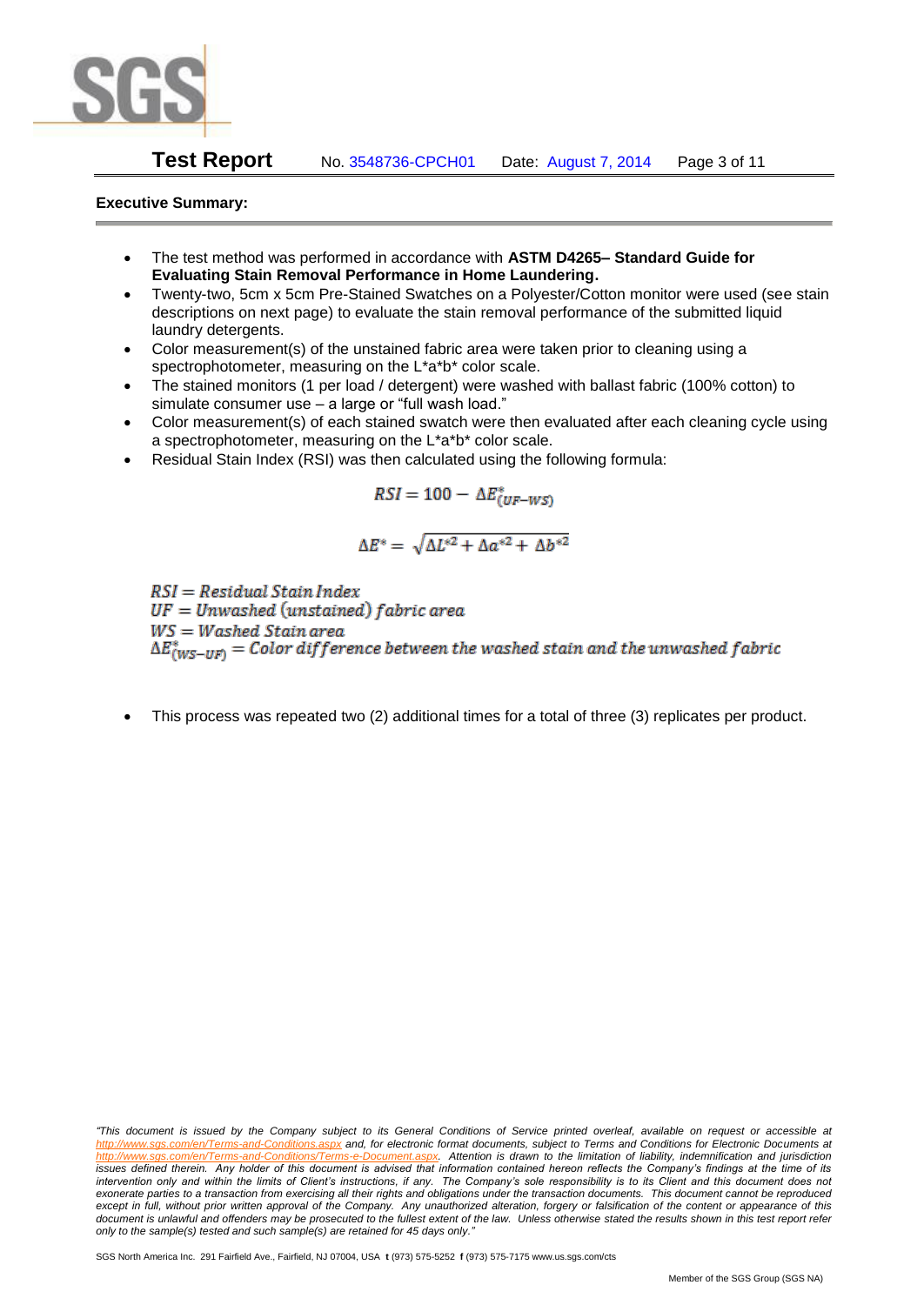

## **Manual Cleaning Performance Test:**

| <b>Test Conditions:</b><br>1. |
|-------------------------------|
|-------------------------------|

| Test Swatches <sup>1</sup> - Soil(s):<br><b>Ballast Fabric(s):</b><br><b>Fabric Load:</b> | Polyester/Cotton monitor (see table below)<br>100% Cotton Standard Ballast Sheets<br>2.7 kg (6 lbs) of fresh ballast per wash cycle (replicate)                    |
|-------------------------------------------------------------------------------------------|--------------------------------------------------------------------------------------------------------------------------------------------------------------------|
| <b>Detergent Concentration:</b>                                                           | As per the instruction of the client the following detergent<br>amounts were used for testing:<br>1 oz. of Charlie's Soap <sup>®</sup> Laundry Liquid<br>$\bullet$ |
| <b>Water Hardness:</b>                                                                    | $120$ ppm                                                                                                                                                          |
| <b>Water Temperature:</b>                                                                 | $82 \pm 2$ °F (Warm Cycle)<br><b>Ambient Rinse</b>                                                                                                                 |
| <b>Washer Type:</b>                                                                       | Front loading HE washer                                                                                                                                            |
| <b>Washer Settings:</b>                                                                   | Normal/Casual cycle                                                                                                                                                |
| <b>Dryer Settings:</b>                                                                    | Normal Setting (160 $\pm$ 10°F or 71.1 $\pm$ 6°C) for 45 minutes                                                                                                   |

*<sup>1</sup>All test swatches were stored in the dark prior to use and after removal from dryer until the final evaluation was performed.* 

*"This document is issued by the Company subject to its General Conditions of Service printed overleaf, available on request or accessible at http://www.sgs.com/en/Terms-and-Conditions.aspx and, for electronic format documents, subject to Terms and Conditions for Electronic Documents at*  Attention is drawn to the limitation of liability, indemnification and jurisdiction *issues defined therein. Any holder of this document is advised that information contained hereon reflects the Company's findings at the time of its intervention only and within the limits of Client's instructions, if any. The Company's sole responsibility is to its Client and this document does not*  exonerate parties to a transaction from exercising all their rights and obligations under the transaction documents. This document cannot be reproduced except in full, without prior written approval of the Company. Any unauthorized alteration, forgery or falsification of the content or appearance of this document is unlawful and offenders may be prosecuted to the fullest extent of the law. Unless otherwise stated the results shown in this test report refer *only to the sample(s) tested and such sample(s) are retained for 45 days only."*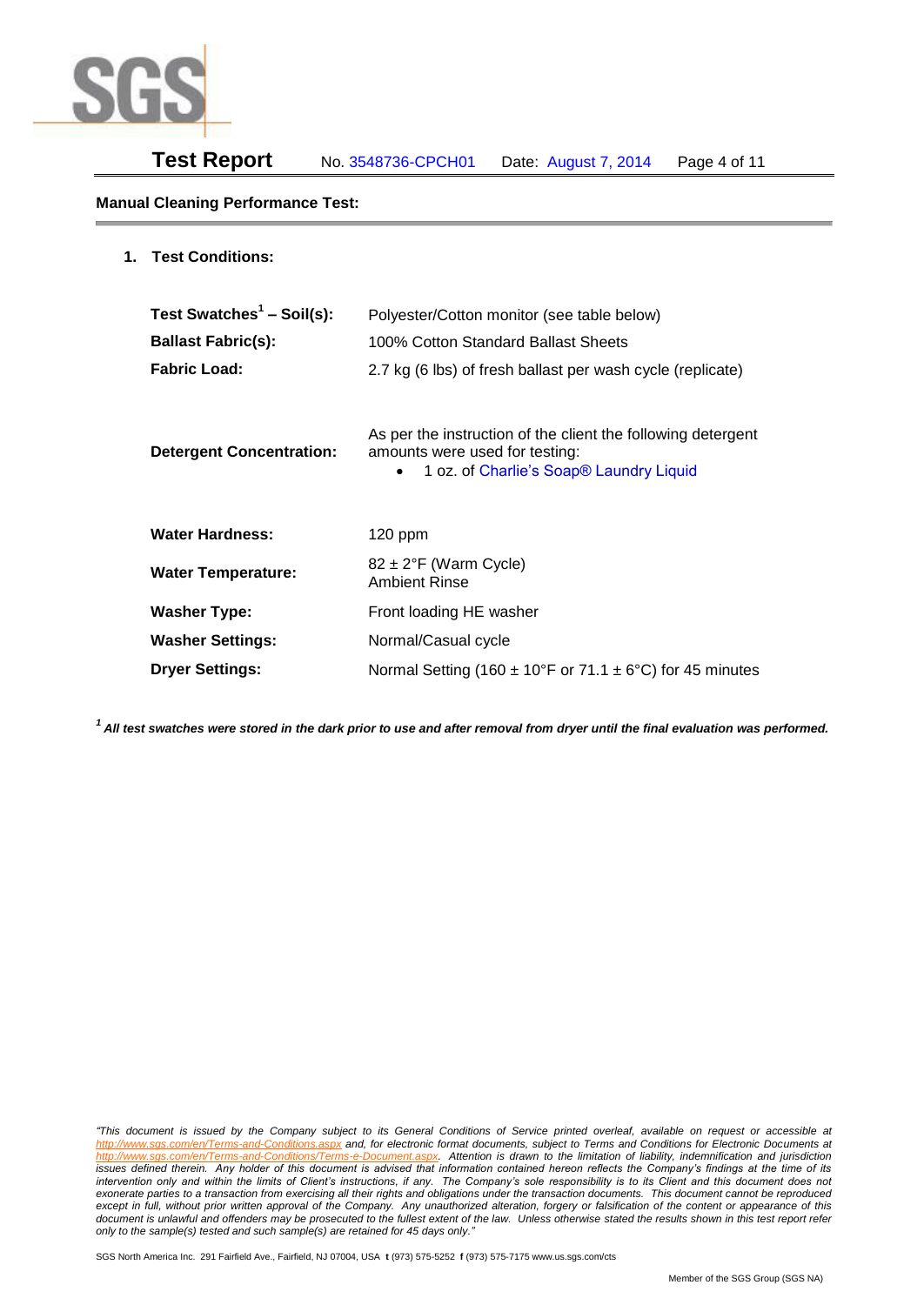

## **Test Report** No. 3548736-CPCH01 Date: August 7, 2014 Page 5 of 11

**Stain Description:** 

| <b>Description</b>             |
|--------------------------------|
| Coffee with milk               |
| <b>Butterfat with colorant</b> |
| Coffee                         |
| Spaghetti sauce                |
| <b>Blood</b>                   |
| Beef tallow/pork lard mixture  |
| French's brown gravy           |
| <b>Blueberry</b>               |
| <b>Red wine</b>                |
| Grape juice                    |
| Sebum with dust                |
| Mustard                        |
| Cosmetic makeup                |
| Tea                            |
| Chocolate ice cream            |
| Ground in clay                 |
| Ink                            |
| Used motor oil                 |
| Chocolate syrup (Hershey's)    |
| Grass                          |
| Soot/olive oil                 |
| Hamburger drippings            |

*"This document is issued by the Company subject to its General Conditions of Service printed overleaf, available on request or accessible at http://www.sgs.com/en/Terms-and-Conditions.aspx and, for electronic format documents, subject to Terms and Conditions for Electronic Documents at*  Attention is drawn to the limitation of liability, indemnification and jurisdiction *issues defined therein. Any holder of this document is advised that information contained hereon reflects the Company's findings at the time of its intervention only and within the limits of Client's instructions, if any. The Company's sole responsibility is to its Client and this document does not*  exonerate parties to a transaction from exercising all their rights and obligations under the transaction documents. This document cannot be reproduced except in full, without prior written approval of the Company. Any unauthorized alteration, forgery or falsification of the content or appearance of this document is unlawful and offenders may be prosecuted to the fullest extent of the law. Unless otherwise stated the results shown in this test report refer *only to the sample(s) tested and such sample(s) are retained for 45 days only."*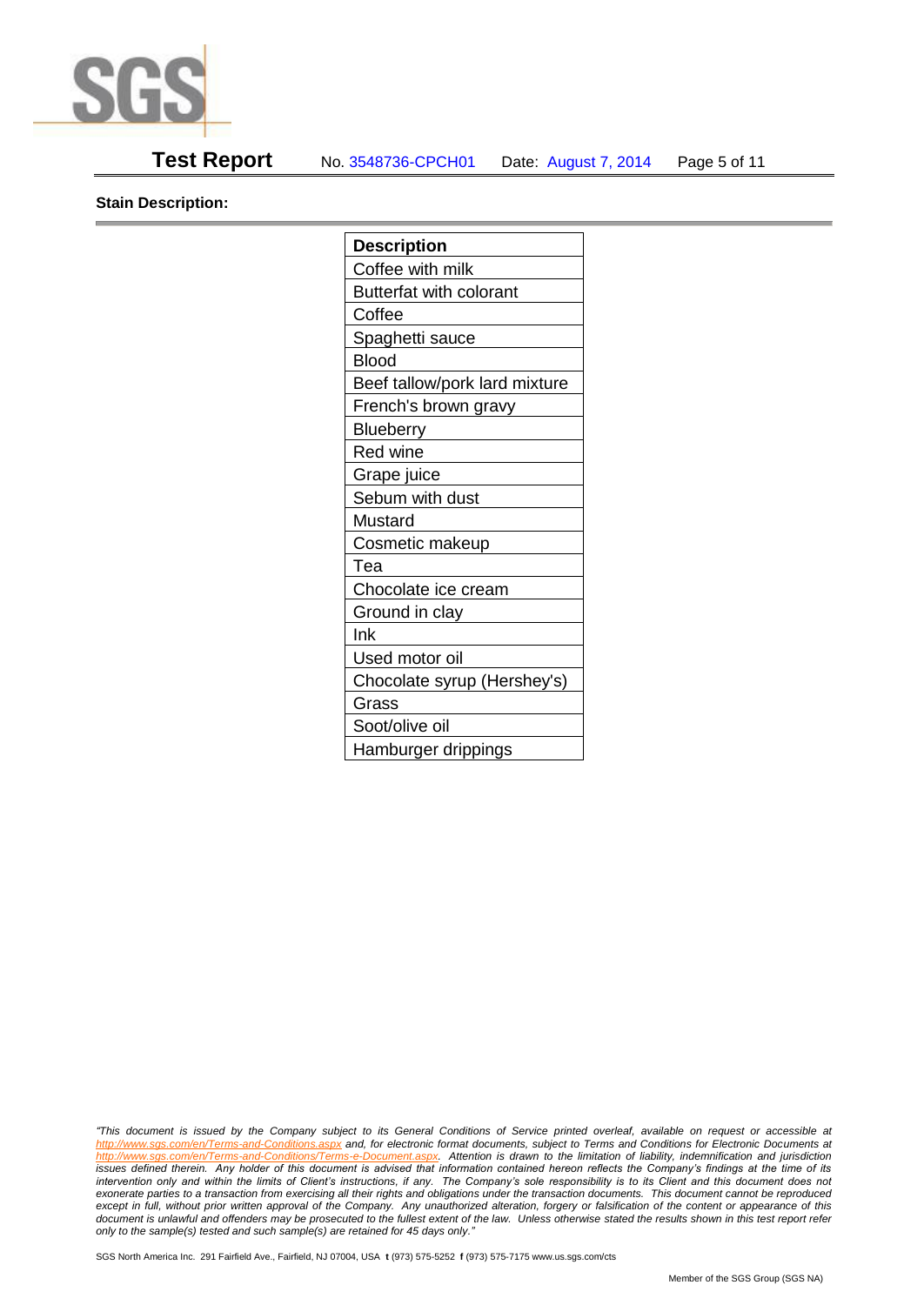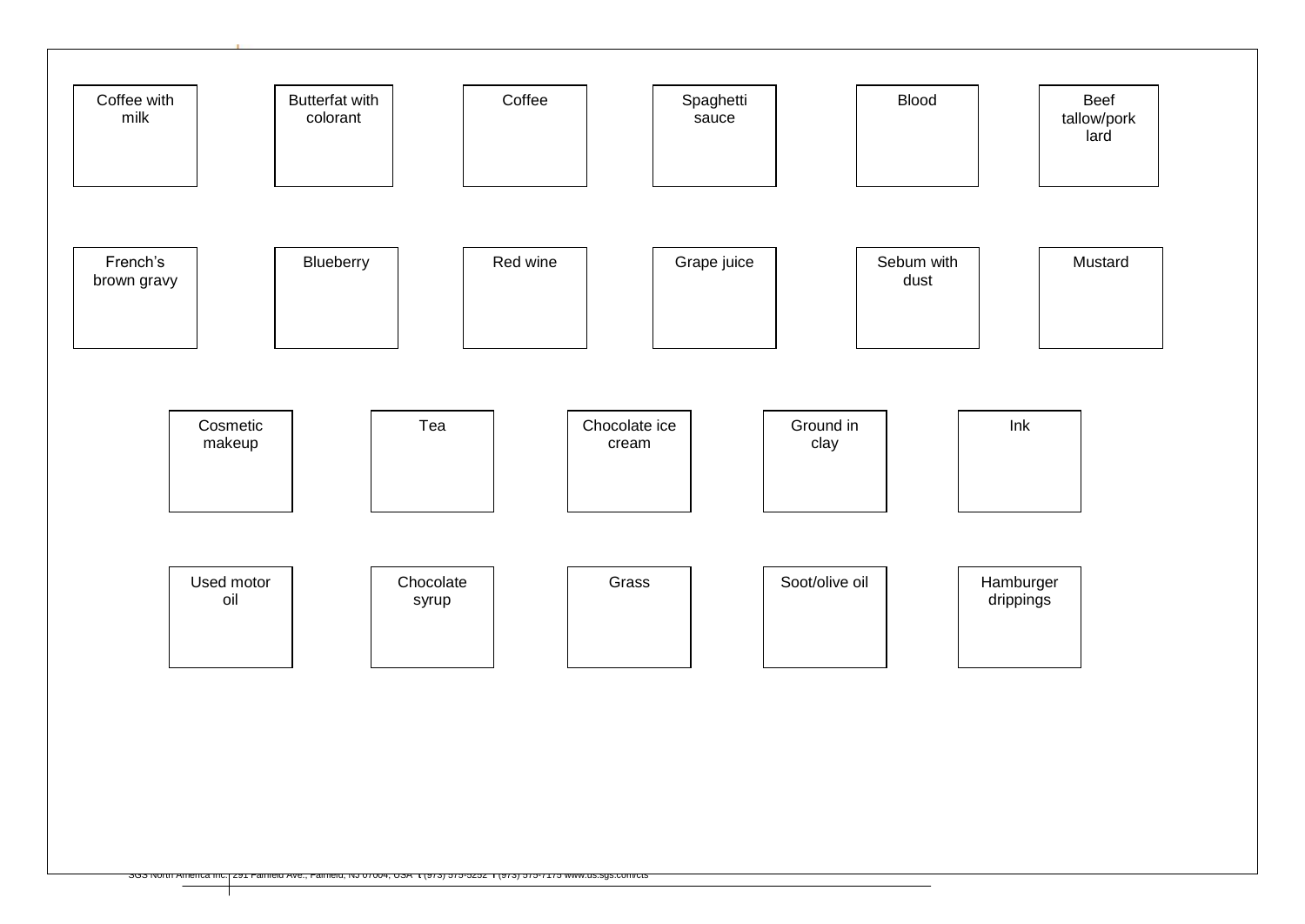

# **Test Report** No. 3548736-CPCH01 Date: August 7, 2014 Page 7 of 11

|                                   | <b>Charlie's Soap® Laundry Liquid</b> |                  |       |         |
|-----------------------------------|---------------------------------------|------------------|-------|---------|
| <b>Stain</b>                      |                                       |                  |       |         |
| <b>Description</b>                | Run 1                                 | Run <sub>2</sub> | Run 3 | Average |
| Coffee with milk                  | 85.12                                 | 86.23            | 85.69 | 85.68   |
| <b>Butterfat with</b><br>colorant | 82.79                                 | 82.28            | 83.60 | 82.89   |
| Coffee                            | 90.68                                 | 91.13            | 91.16 | 90.99   |
| Spaghetti sauce                   | 92.55                                 | 92.06            | 92.93 | 92.51   |
| <b>Blood</b>                      | 70.96                                 | 72.15            | 70.64 | 71.25   |
| Beef tallow/pork<br>lard mixture  | 96.25                                 | 96.16            | 95.85 | 96.09   |
| French's brown<br>gravy           | 91.21                                 | 90.40            | 91.31 | 90.97   |
| Blueberry                         | 95.60                                 | 96.88            | 97.01 | 96.50   |
| Red wine                          | 98.58                                 | 98.49            | 99.12 | 98.73   |
| Grape juice                       | 95.03                                 | 95.94            | 95.69 | 95.55   |
| Sebum with dust                   | 92.65                                 | 94.26            | 93.62 | 93.51   |
| Mustard                           | 72.97                                 | 74.03            | 75.68 | 74.23   |
| Cosmetic makeup                   | 85.08                                 | 84.99            | 85.59 | 85.22   |
| Tea                               | 90.99                                 | 90.90            | 90.52 | 90.80   |
| Chocolate ice<br>cream            | 88.02                                 | 89.26            | 88.73 | 88.67   |
| Ground in clay                    | 93.35                                 | 94.01            | 92.95 | 93.44   |
| Ink                               | 84.14                                 | 81.27            | 83.22 | 82.88   |
| Used motor oil                    | 82.01                                 | 82.68            | 82.58 | 82.42   |
| Chocolate syrup<br>(Hershey's)    | 94.83                                 | 94.68            | 95.45 | 94.99   |
| Grass                             | 78.49                                 | 78.21            | 79.79 | 78.83   |
| Soot/olive oil                    | 78.88                                 | 79.14            | 76.44 | 78.15   |
| Hamburger<br>drippings            | 98.02                                 | 96.85            | 97.40 | 97.42   |
| <b>Total Average RSI</b>          |                                       |                  | 88.26 |         |

*<sup>&</sup>quot;This document is issued by the Company subject to its General Conditions of Service printed overleaf, available on request or accessible at http://www.sgs.com/en/Terms-and-Conditions.aspx and, for electronic format documents, subject to Terms and Conditions for Electronic Documents at*  Attention is drawn to the limitation of liability, indemnification and jurisdiction *issues defined therein. Any holder of this document is advised that information contained hereon reflects the Company's findings at the time of its intervention only and within the limits of Client's instructions, if any. The Company's sole responsibility is to its Client and this document does not*  exonerate parties to a transaction from exercising all their rights and obligations under the transaction documents. This document cannot be reproduced except in full, without prior written approval of the Company. Any unauthorized alteration, forgery or falsification of the content or appearance of this document is unlawful and offenders may be prosecuted to the fullest extent of the law. Unless otherwise stated the results shown in this test report refer *only to the sample(s) tested and such sample(s) are retained for 45 days only."*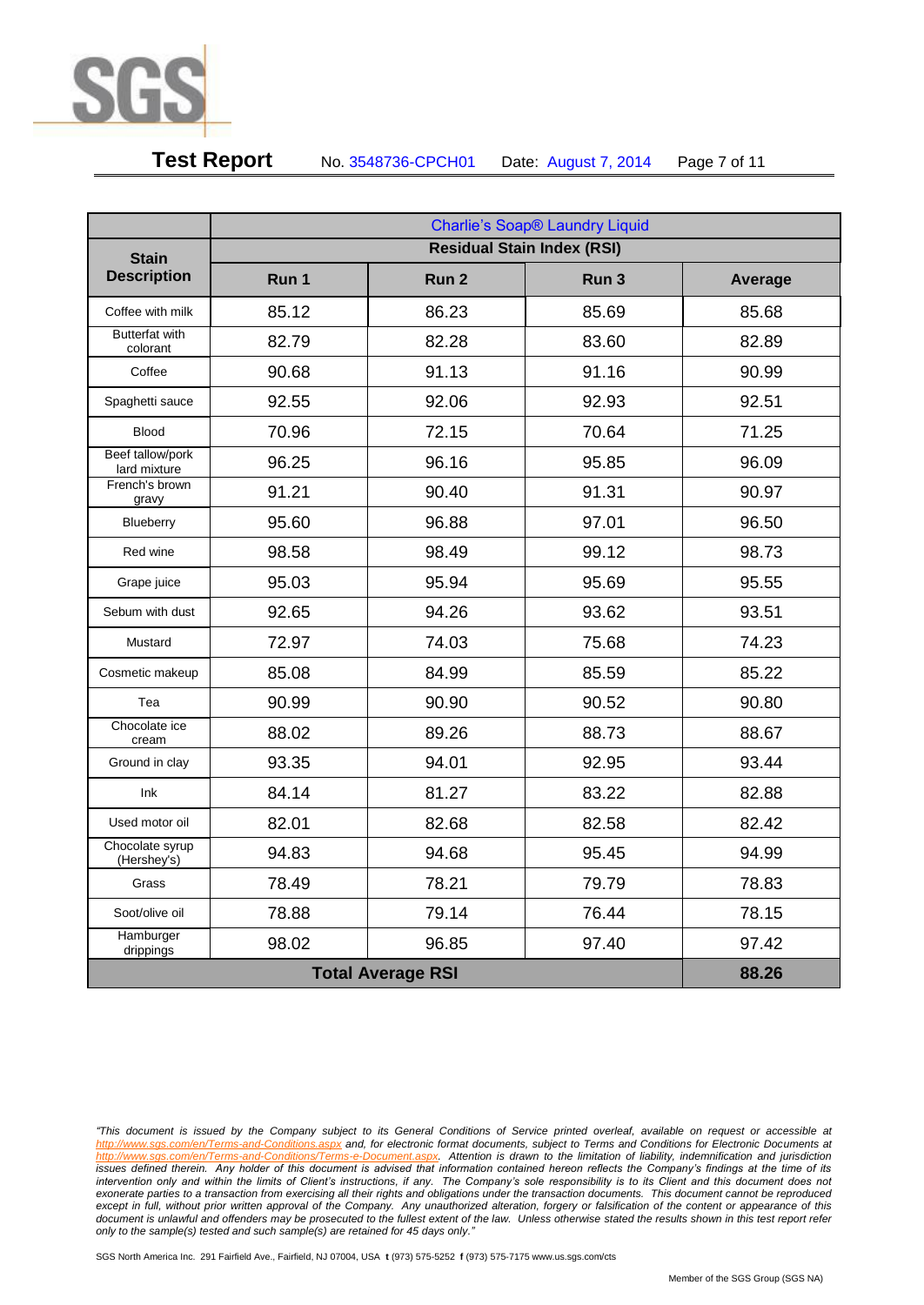

# **Test Report** No. 3548736-CPCH01 Date: August 7, 2014 Page 8 of 11

## **Sample Pictures:**



*"This document is issued by the Company subject to its General Conditions of Service printed overleaf, available on request or accessible at http://www.sgs.com/en/Terms-and-Conditions.aspx and, for electronic format documents, subject to Terms and Conditions for Electronic Documents at*  Attention is drawn to the limitation of liability, indemnification and jurisdiction *issues defined therein. Any holder of this document is advised that information contained hereon reflects the Company's findings at the time of its intervention only and within the limits of Client's instructions, if any. The Company's sole responsibility is to its Client and this document does not*  exonerate parties to a transaction from exercising all their rights and obligations under the transaction documents. This document cannot be reproduced except in full, without prior written approval of the Company. Any unauthorized alteration, forgery or falsification of the content or appearance of this document is unlawful and offenders may be prosecuted to the fullest extent of the law. Unless otherwise stated the results shown in this test report refer *only to the sample(s) tested and such sample(s) are retained for 45 days only."*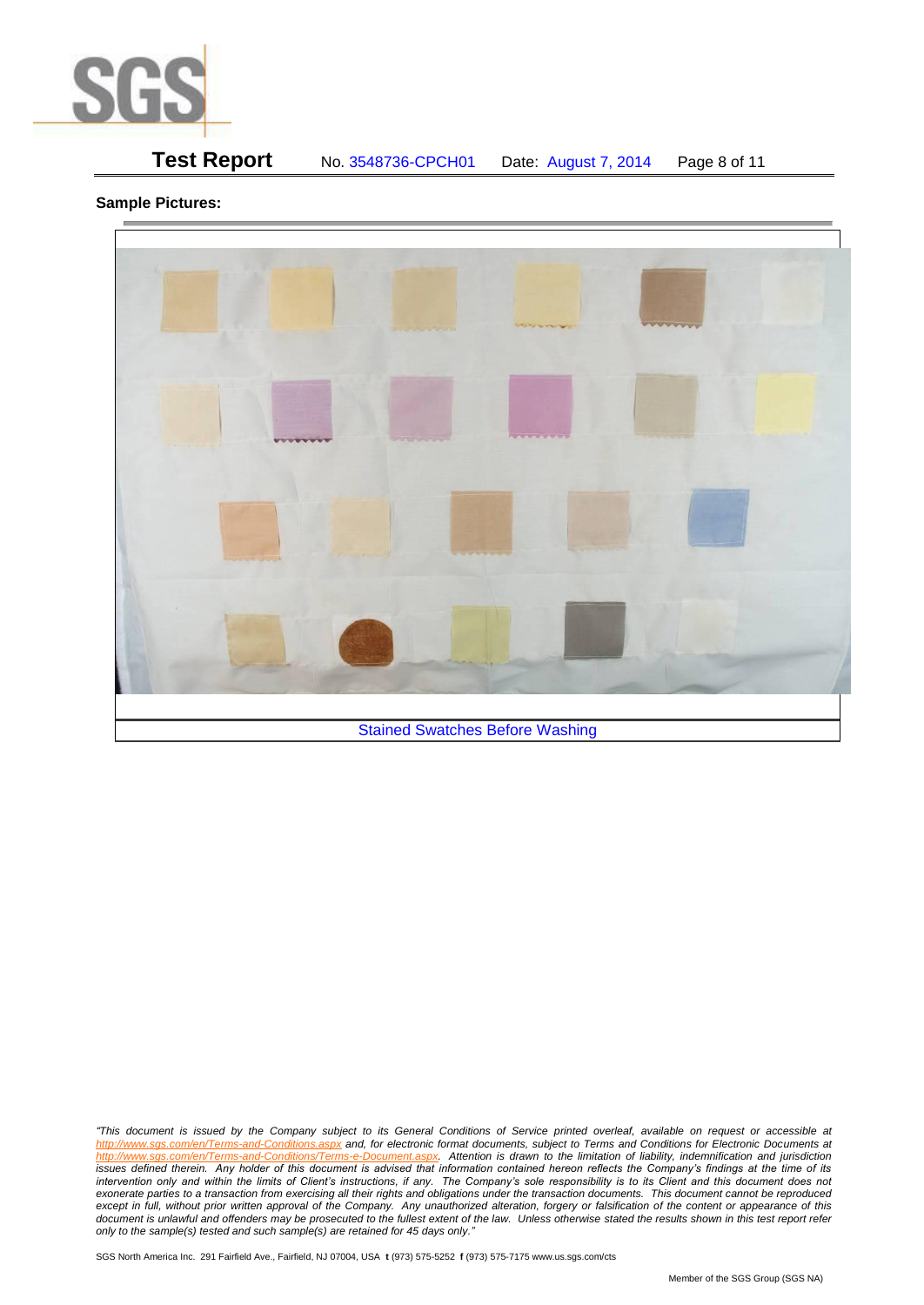

# **Test Report** No. 3548736-CPCH01 Date: August 7, 2014 Page 9 of 11 Charlie's Soap® Laundry Liquid, Run 1

*"This document is issued by the Company subject to its General Conditions of Service printed overleaf, available on request or accessible at http://www.sgs.com/en/Terms-and-Conditions.aspx and, for electronic format documents, subject to Terms and Conditions for Electronic Documents at*  Attention is drawn to the limitation of liability, indemnification and jurisdiction *issues defined therein. Any holder of this document is advised that information contained hereon reflects the Company's findings at the time of its intervention only and within the limits of Client's instructions, if any. The Company's sole responsibility is to its Client and this document does not*  exonerate parties to a transaction from exercising all their rights and obligations under the transaction documents. This document cannot be reproduced except in full, without prior written approval of the Company. Any unauthorized alteration, forgery or falsification of the content or appearance of this document is unlawful and offenders may be prosecuted to the fullest extent of the law. Unless otherwise stated the results shown in this test report refer *only to the sample(s) tested and such sample(s) are retained for 45 days only."*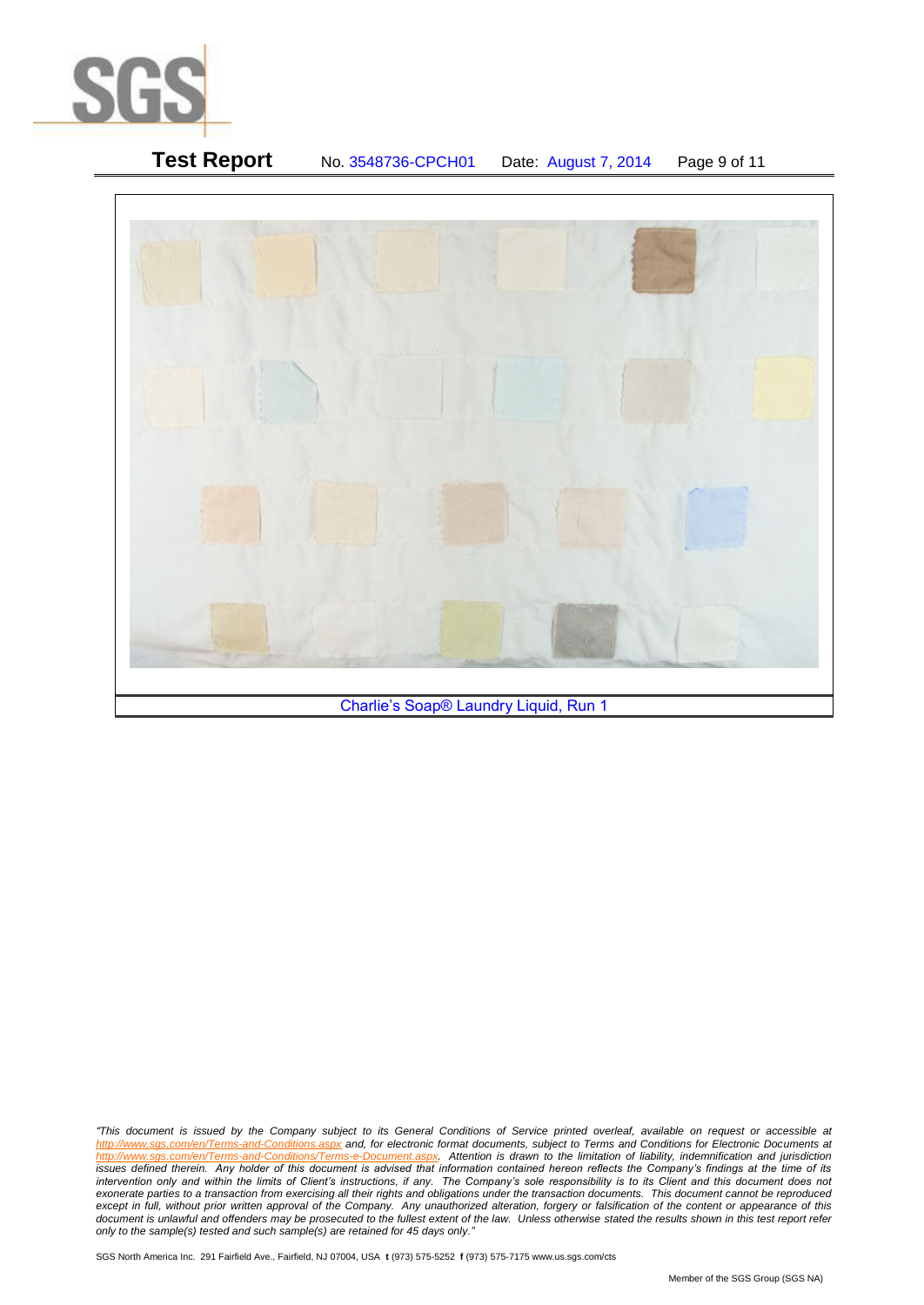

| <b>Test Report</b> | No. 3548736-CPCH01                    | Date: August 7, 2014 | Page 10 of 11 |
|--------------------|---------------------------------------|----------------------|---------------|
|                    |                                       |                      |               |
|                    |                                       |                      |               |
|                    |                                       |                      |               |
|                    |                                       |                      |               |
|                    | Charlie's Soap® Laundry Liquid, Run 2 |                      |               |

*"This document is issued by the Company subject to its General Conditions of Service printed overleaf, available on request or accessible at http://www.sgs.com/en/Terms-and-Conditions.aspx and, for electronic format documents, subject to Terms and Conditions for Electronic Documents at*  Attention is drawn to the limitation of liability, indemnification and jurisdiction *issues defined therein. Any holder of this document is advised that information contained hereon reflects the Company's findings at the time of its intervention only and within the limits of Client's instructions, if any. The Company's sole responsibility is to its Client and this document does not*  exonerate parties to a transaction from exercising all their rights and obligations under the transaction documents. This document cannot be reproduced except in full, without prior written approval of the Company. Any unauthorized alteration, forgery or falsification of the content or appearance of this document is unlawful and offenders may be prosecuted to the fullest extent of the law. Unless otherwise stated the results shown in this test report refer *only to the sample(s) tested and such sample(s) are retained for 45 days only."*